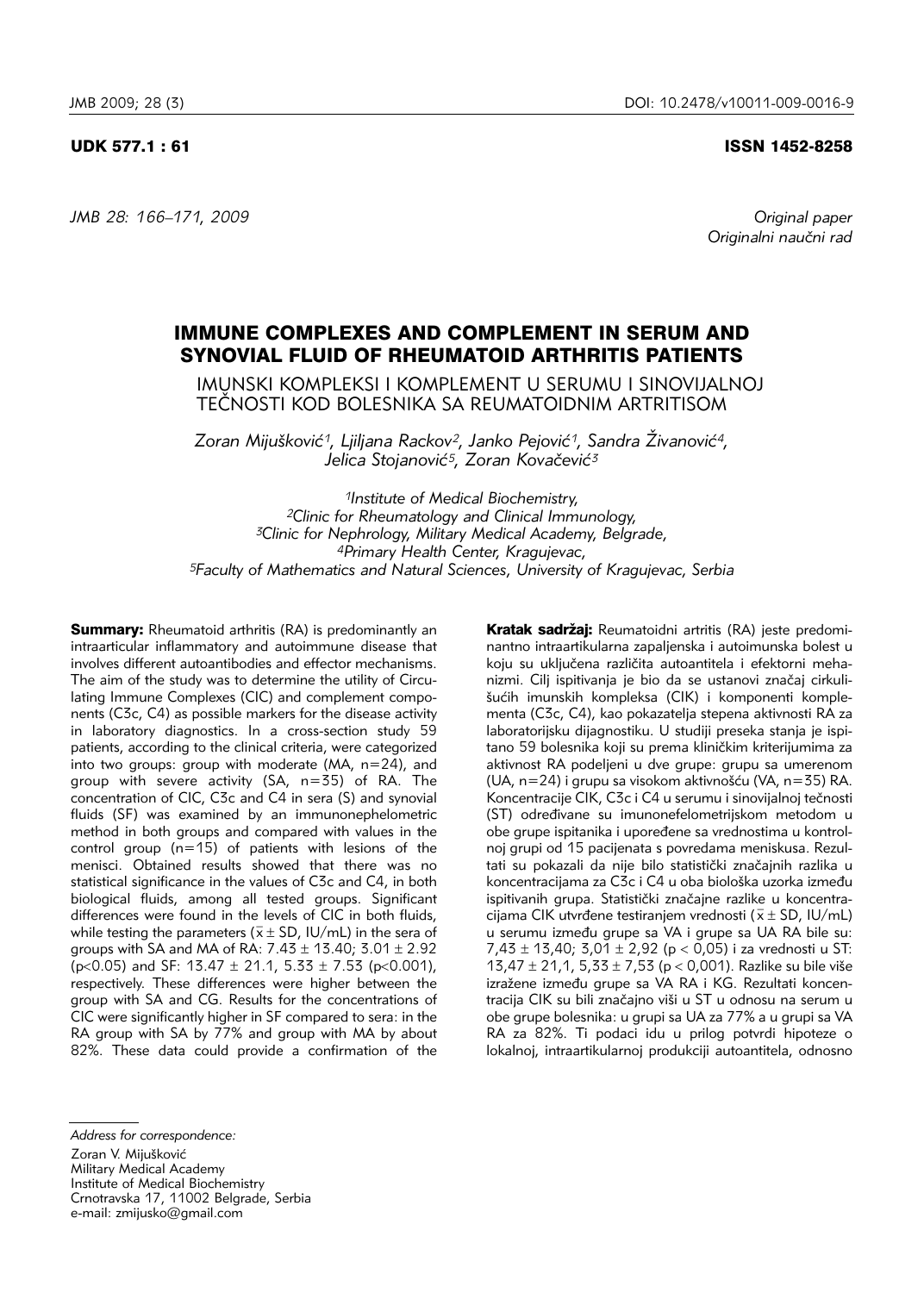hypothesis about local, intraarticular autoantibodies and subsequent CIC production. It can be concluded that the examination of CIC concentration in serum, and where it is possible in SF, is a useful marker of disease activity in RA patients, in contrast to the tested components of the complement. This statement does not exclude their consumption within immune effector mechanisms, but elicits the possibility that lower molecular fragments (C3d, C4d), as well as the novel activation products, could be better disease activity markers in RA patients.

Keywords: rheumatoid arthritis, circulating immune complexes, complement components, disease activity

# Introduction

Rheumatoid arthritis (RA) is a chronic autoimmune synovitis affecting about 1.0% of the world's population (1), but the mechanisms underlying the initiation and progression of RA are not yet completely understood. The presence of immune complexes (ICs) in the blood and synovial fluid of patients with RA has been well described (2, 3), and there is evidence that they are involved in the activation of the complement cascade in RA synovial tissue (5). However, apart from rheumatoid factor (RF-IgM) and different RF isotypes (6–8), other autoantibodies have been added to the growing list of autoantigens such as: filaggrin (10), Sa (11, 12), calpastin (13), RA33 (14), collagen type II (15) and a number of citrullinated proteins (16–18). Due to their ability to form ICs, they may promote complement activation. The ICs from RA synovial fluid can induce cytokine and RF production (19), but the identity of antigens involved in ICs remains obscure. In addition to dietary factors, speculation on and investigation of RA etiology has also been focused on genetic susceptibility, abnormal bowel permeability and microorganisms. Therefore, RA is a classic example of a multifactorial disease in which a combination of genetic and environmental factors contributes to the dise ase progression.

The aim of this study was to evaluate the concentrations of circulating immune complexes (CIC), C3 and C4 complement components of the classical pathway as possible biochemical parameters for disease activity and progression of RA. Taking into account that RA is predominantly an articular disease, it was interesting to compare the levels of mentioned parameters in synovial fluid (SF) and sera of different RA activity groups with the control group (CG) with non-inflamed synovitis.

### Patients and Methods

In this multicentric study fifty-nine RF positive sera and SF were assayed in RA patients for the level of CIC, C3c and C4 components of the complement and compared with the same biological fluids of the control CIK. Može se zaključiti da je laboratorijsko određivanje koncentracije CIK korisan pokazateli stepena aktivnosti RA, što se ne odnosi na ispitivane komponente komplementa. To ne isključuje njihovu aktivnost u okviru efektornog imunskog mehanizma, ali ukazuje na to da bi manji molekulski fragmenti (C3d, C4d) i novi aktivacioni produkti mogli biti bolji pokazatelji stepena aktivnosti RA.

Ključne reči: reumatoidni artritis, cirkulišući imunski kompleksi, komponente komplementa, aktivnost bolesti

group of 15 patients with lesions menisci. All RA patients satisfied the American Rheumatism Association criteria (20) and were classified into two groups: one with moderate (n=24) and another with severe  $(n=35)$  disease activity. The RA activity was classified according to adequate clinical (number of painful and swollen joints, Steinbrocker's radiographic changes, Ritchie articular index, Disease Activity Score) and bio chemical inflammatory parameters: erythrocyte sedimentation rate, fibrinogen, C-reactive protein and serum amyloid A concentration.

The levels of CIC and complement components in both fluids were assayed by an immunonephelometric (DADE Behring) method. Prior to testing, all SF samples were pretreated with hyaluronidase (Streptomyces hyalurolyticus). Statistical analyses were performed using the Basic Statistic software for the comparison of means (Mann-Whitney U test), standard deviation and distribution data (21).

#### **Results**

Average values of C3c and C4 components in both RA activity groups as well as in the control group were approximately lower by 50 to 70 percent in SF as compared to the sera values (Table I), with the statistical significance of p<0.001.

In the groups with moderate and severe RA activity, the average values of CIC were more than 80 percent higher in SF, which is also statistically highly significant (p<0.001). The comparison of complement components and CIC concentration in the tested biological fluids in two different RA activity groups and the control group is presented in *Tables II–IV*.

There were no significant differences for the examined complement components in the three tested groups. High statistical significance was only found for the CIC concentrations in both fluids (serum and SF) between moderate and severe activity RA groups. The level of statistical significance in RA patients with MA and SA was higher in SF as compared to sera values. There were no significant differences between MA and CG *(Table II, Figure 1)*.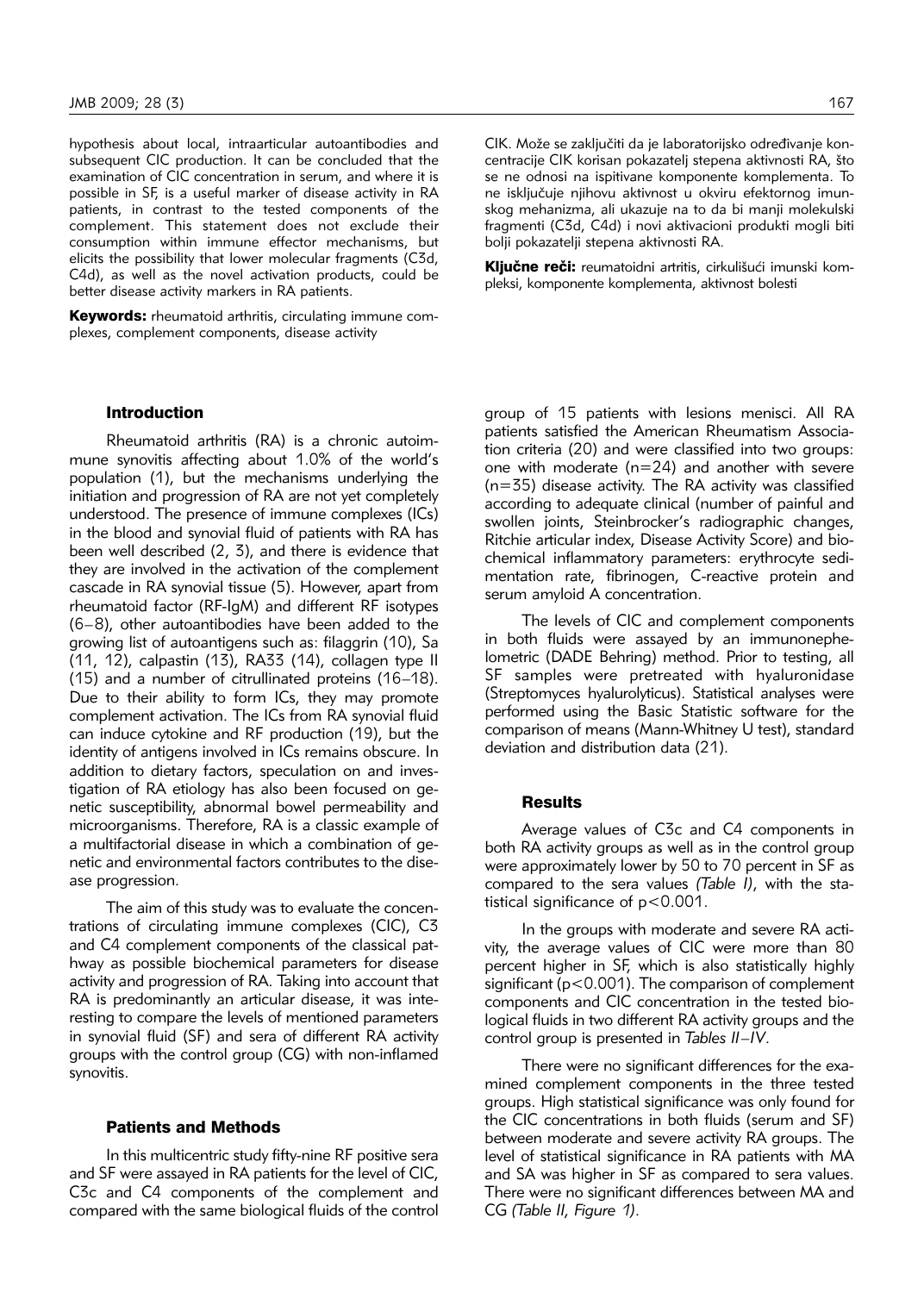|                | Control group<br>$(N=15)$     |                                | $\bar{x} \pm SD$<br>(g/L) | $\overline{x} \pm SD$<br>(g/L) | Statistical<br>significance | % $\bar{x}$ , C3, C4,<br>CIC in SF |
|----------------|-------------------------------|--------------------------------|---------------------------|--------------------------------|-----------------------------|------------------------------------|
| Serum          | VS.                           | <b>SF</b>                      |                           |                                |                             | vs. serum                          |
| C3c            | VS.                           | C <sub>3</sub> c SF            | $1.12 \pm 0.26$           | $0.28 \pm 0.16$                | p < 0.001                   | $-75%$                             |
| C <sub>4</sub> | VS.                           | C <sub>4</sub> SF              | $0.25 \pm 0.09$           | $0.07 \pm 0.06$                | p < 0.001                   | $-72%$                             |
| <b>CIC</b>     | VS.                           | CIC SF (IU mL)                 | $1.81 \pm 0.76$           | $2.42 \pm 0.66$                | p < 0.05                    | $+34%$                             |
|                | Moderate activity<br>$N = 24$ |                                | serum                     | SF                             |                             |                                    |
| $C_{\rm}$      | VS.                           | C <sub>3</sub> c <sub>SF</sub> | $1.22 \pm 0.37$           | $0.41 \pm 0.28$                | p < 0.001                   | $-66%$                             |
| C <sub>4</sub> | VS.                           | C <sub>4</sub> SF              | $0.25 \pm 0.08$           | $0.12 \pm 0.18$                | p < 0.001                   | $-52%$                             |
| <b>CIC</b>     | VS.                           | CIC SF (IU mL)                 | $3.01 \pm 2.92$           | $5.33 \pm 7.53$                | p < 0.05                    | $+77$ % $*$                        |
|                | Severe activity<br>$N = 35$   |                                | serum                     | SF                             |                             |                                    |
| $C_{\rm}$      | VS.                           | C <sub>3</sub> c <sub>SF</sub> | $1.33 \pm 0.36$           | $0.44 \pm 0.3$                 | p < 0.001                   | $-67%$                             |
| C <sub>4</sub> | VS.                           | C <sub>4</sub> SF              | $0.29 \pm 0.13$           | $0.10 \pm 0.1$                 | p < 0.001                   | $-69%$                             |
| <b>CIC</b>     | VS.                           | CIC SF (IU mL)                 | $7.43 \pm 13.4$           | $13.5 \pm 21.1$                | p < 0.001                   | $+82%$                             |

Table I Comparison of C3c, C4 and CIC levels in sera and SF in three tested groups

*Abbreviations*: CIC – circulating immune complexes; SF – synovial fluid; vs. – versus; N – number of patients;  $\bar{x}$  – arithmetic mean; SD – standard deviation; p – statistical significance, NS – not significant by Mann Whitney U test. \* – p < 0.05 in spite of the adequate value in control group (t-test proportion).

Table II Comparison of C3c, C4 levels vs. CIC in serum and SF between groups with moderate activity of RA and control group.

| RA activity groups<br>Moderate vs. Control<br>$(N = 24)$ $(N = 15)$ | $\bar{x} \pm SD$<br>(g/L) | $\bar{x} \pm SD$<br>(g/L) | Statistical<br>significance |
|---------------------------------------------------------------------|---------------------------|---------------------------|-----------------------------|
| C <sub>3</sub> c vs. C <sub>3c</sub>                                | $1.22 \pm 0.37$           | $1.12 \pm 0.26$           | NS.                         |
| C <sub>3</sub> c SF vs. C <sub>3</sub> c SF                         | $0.41 \pm 0.28$           | $0.28 \pm 0.16$           | <b>NS</b>                   |
| C4 vs. C4                                                           | $0.25 \pm 0.08$           | $0.25 \pm 0.08$           | <b>NS</b>                   |
| C4 SF vs. C4 SF                                                     | $0.12 \pm 0.18$           | $0.07 \pm 0.06$           | <b>NS</b>                   |
| CIC vs. CIC (IU/mL)                                                 | $3.01 \pm 2.92$           | $1.81 \pm 0.76$           | <b>NS</b>                   |
| CIC SF vs. CIC SF (IU/mL)                                           | $5.33 \pm 7.53$           | $2.42 \pm 0.66$           | <b>NS</b>                   |

|  |  |  |  |  | Table III Comparison of C3c, C4 levels vs. CIC in serum and SF among groups with moderate and severe activity of RA. |  |
|--|--|--|--|--|----------------------------------------------------------------------------------------------------------------------|--|
|--|--|--|--|--|----------------------------------------------------------------------------------------------------------------------|--|

| RA activity groups<br>Moderate vs. Severe<br>$(N = 24)$ $(N = 15)$ | $\bar{x} \pm SD$<br>(g/L) | $\bar{x} \pm SD$<br>(g/L) | Statistical<br>significance |
|--------------------------------------------------------------------|---------------------------|---------------------------|-----------------------------|
| C <sub>3</sub> c vs. C <sub>3c</sub>                               | $1.33 \pm 0.40$           | $1.22 \pm 0.37$           | NS                          |
| C <sub>3</sub> c SF vs. C <sub>3c</sub> SF                         | $0.44 \pm 0.30$           | $0.41 \pm 0.28$           | NS                          |
| $C4$ vs. $C4$                                                      | $0.29 \pm 0.10$           | $0.25 \pm 0.08$           | NS.                         |
| C <sub>4</sub> SF <sub>vs</sub> , C <sub>4</sub> SF                | $0.10 \pm 0.10$           | $0.12 \pm 0.18$           | NS                          |
| $CIC$ vs. $CIC$ ( $ U/m $ )                                        | $7.43 \pm 13.40$          | $3.01 \pm 2.92$           | p < 0.05                    |
| CIC SF vs. CIC SF (IU/mL)                                          | $13.47 \pm 21.1$          | $5.33 \pm 7.53$           | p < 0.001                   |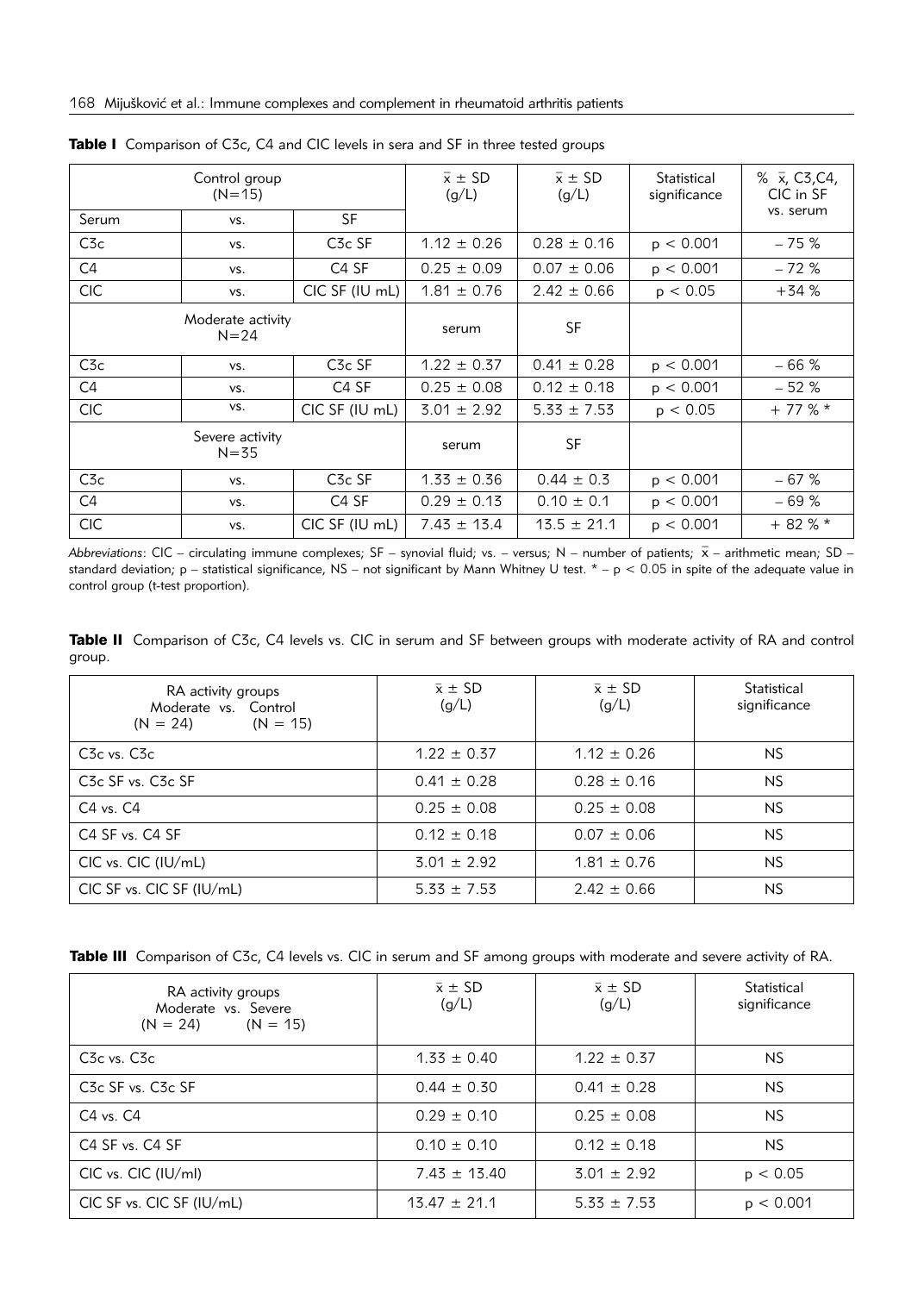| RA activity groups<br>Control vs. Severe<br>$(N = 24)$ $(N = 15)$ | $\bar{x} \pm SD$<br>(g/L) | $\bar{x} \pm SD$<br>(g/L) | Statistical<br>significance |
|-------------------------------------------------------------------|---------------------------|---------------------------|-----------------------------|
| C <sub>3</sub> c vs. C <sub>3c</sub>                              | $1.33 \pm 0.40$           | $1.12 \pm 0.26$           | NS                          |
| C <sub>3</sub> c SF vs. C <sub>3</sub> c SF                       | $0.44 \pm 0.30$           | $0.28 \pm 0.16$           | <b>NS</b>                   |
| $C4$ vs. $C4$                                                     | $0.29 \pm 0.10$           | $0.25 \pm 0.08$           | NS                          |
| C4 SF vs. C4 SF                                                   | $0.10 \pm 0.10$           | $0.07 \pm 0.06$           | <b>NS</b>                   |
| $CIC$ vs. $CIC$ ( $IU/mL$ )                                       | $7.43 \pm 13.40$          | $1.81 \pm 0.76$           | p < 0.001                   |
| CIC SF vs. CIC SF (IU/mL)                                         | $13.47 \pm 21.1$          | $2.42 \pm 0.66$           | p < 0.001                   |

Table IV Comparison of C3c, C4 levels vs. CIC in serum and SF between control group and group with severe activity of RA.

Abbreviations: CIC – circulating immune complexes; SF – synovial fluid; vs. – versus; N – number of patients;  $\bar{x}$  – arithmetic mean; SD – standard deviation; p – statistical significance.



Figure 1 Comparison of CIC values in sera and SF in the control and groups with moderate and severe activity of RA.

# **Discussion**

Under normal conditions, ICs are rapidly removed from the blood stream by macrophages in the spleen and Kupffer cells in the liver. Large ICs can be easily removed, while small ones do not provoke pathological states. Therefore, ICs of intermediate size usally have the largest potential for developing autoaggression. However, ICs continue to circulate in some circumstances. Eventually, they become trapped in the tissues of the kidneys, lung, skin, joints, or blood vessels. Certain properties influence their potential pathogenicity. Features of particular importance include nature, size, and concentration of the antigen, nature, size, and concentration of the antibody (22), rate of formation and clearance of the ICs (23). Just where they end up they set off reactions that lead to inflammation and tissue damage. ICs develop in auto immune disease, resulting in the continuous production of autoantibodies which overload the ICs removal system. Up to date, unclear etiopathology of RA involves a large spectrum of biological molecules with several antigens or autoantigens and adequate antibodies, producing high levels of CIC, which are important for the severity of RA. Higher CIC level in SF than in serum implies its local production, that can be seen from the results obtained in this examination. However, to what extent CIC levels belong to the mentioned types of complexes and complement activation via the classical pathway remains an open question. Complement proteins are a major determinant for the size and solubility of an immune complex, which affects clearance. The evidence regarding intraarticular activation of the complement system in RA could elicit their involvement in pathogenesis and inflammation. The obtained results show no evidence of complement consumption in the sera or SF. Complement activation or consumption through C3 and C4 in the sera is hard to detect because all mentioned molecules belong to the family of acute phase proteins. Their production as a consequence of inflammation possibly masks the C3 and C4 consumption. Some authors for that reason suggest novel activation products (C1q-C4 complex, C3dg), as more relevant for complement activation in RA (24, 25). Our previous results revealed the connection between RA severity and the high level of different RF isotype combinations in both fluids (9), and confirmed the hypothesis about their involvement as a part of ICs in the pathological mechanisms.

More than 40 assay techniques used to detect or measure CIC have been described. Those tests include the Raji cell assay, C1q deviation test, conglutinin test, fluid and solid phase C1q binding procedures, RF assay, PEG precipitin test, etc. Since the size and physiochemical properties of CIC vary markedly, none of these assays has been accepted as a standard. A collaborative study (26) sponsored by the World Health Organization determined that no single method was appropriate in all suspected disease states and recommended that at least two different assay techniques should be performed to detect and measure CIC adequately. Everything mentioned above makes the interpretation of CIC results difficult for clinicians (27, 28). CIC concentration is relevant only in cases with clearly established clinical symptoms of the disease. Our results support the hypothesis (28,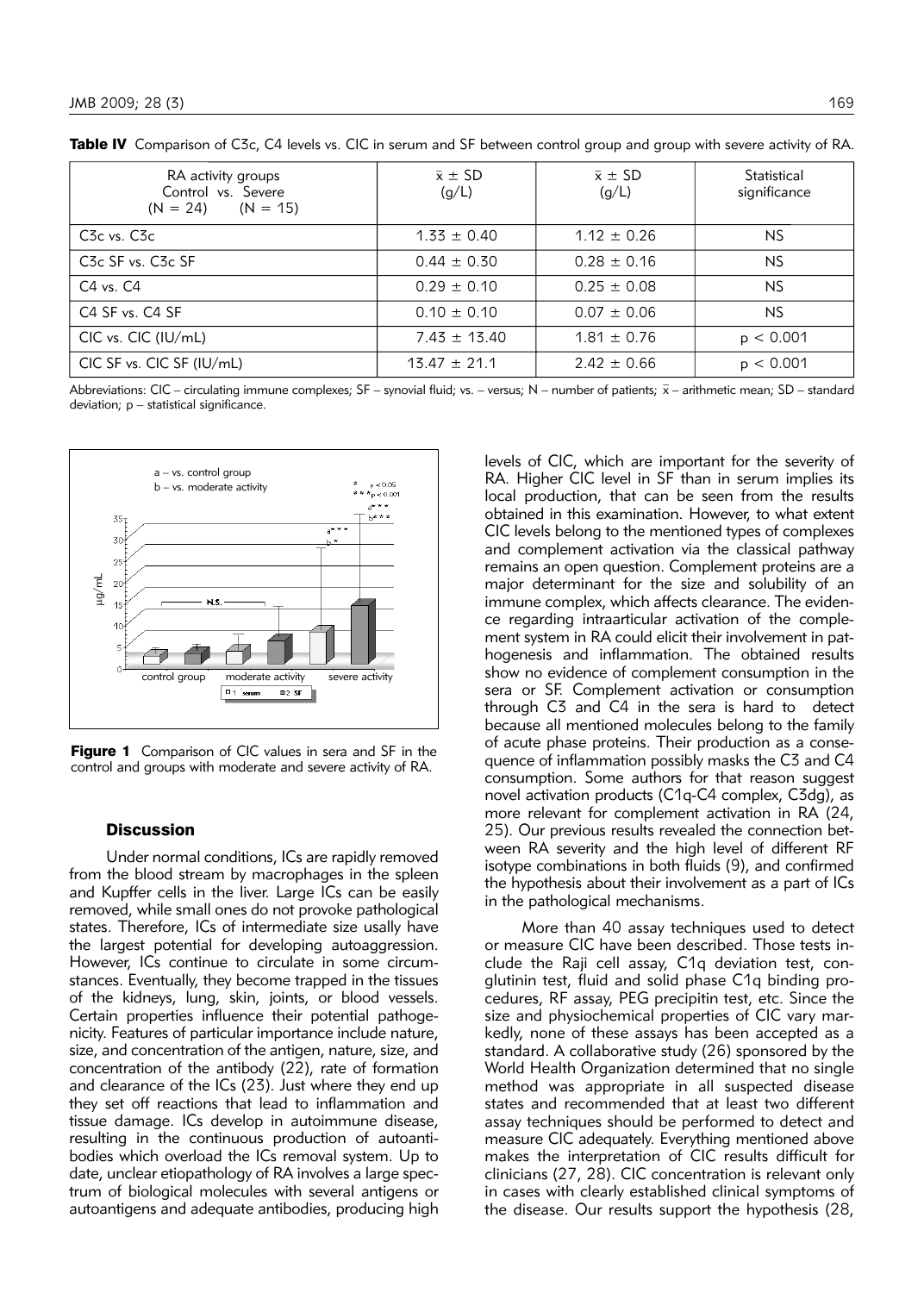29) that circulating as well as intraarticular ICs together with complement split products may play an important role in some RA pathogenetic aspects. The Clq binding test with anticomplementary activity may be the method of choice for evaluating CIC levels in RA.

The findings presented here imply a possible putative role of the CIC interaction in complement activation in RA. Quantification of CIC concentrations in sera and in SF showed that it could be a good laboratory parameter as a marker for the RA high activity, especially in combination with IgMRF (9) and anti-CCP Ab (30, 31). Measurement of total C3 and C4 in serum as a routine laboratory method is time-consuming without marked relevant data.

# **References**

- 1. Firestein GS. Evolving concepts of rheumatoid arthritis. Nature 2003; 423: 356–61.
- 2. Zubler RH, Nydegger U, Perrin LH, Fehr K, McCormick J, Lambert PH, Miescher PA. Circulating and intra-articular immune complexes in patients with rheumatoid arthritis. Correlation of 125I-Clq binding activity with clinical and biological features of the disease. J Clin Invest 1976; 57: 1308–19.
- 3. Antes U, Heinz HP, Schultz D, Brackertz D, Loos M. C1q-bearing immune complexes detected by a monoclonal antibody to human C1q in rheumatoid arthritis sera and synovial fluids. Rheumatol Int 1991; 10: 245–50.
- 4. Low JM, Moore TL. A role for the complement system in rheumatoid arthritis. Curr Pharm Des 2005; 11: 655–70.
- 5. Newkirk MM, Fournier MJ, Shiroky J. Rheumatoid factor avidity in patients with rheumatoid arthritis: identification of pathogenic RFs which correlate with disease parameters and with the gal(0) glycoform of IgG. J Clin Immunol 1995; 15: 250–7.
- 6. Wolfe F, Sharp J. Radiographic outcome of recent-onset rheumatoid arthritis: a 19-year study of radiographic progression. Arthritis Rheum 1998; 41: 1571-82.
- 7. Bukhari M, Lunt M, Harrison B, Scott D, Symmons D, Silman A. Rheumatoid factor is the major predictor of increasing severity of radiographic erosions in rheumatoid arthritis: results from the Norfolk Arthritis Register Study, a large inception cohort. Arthritis Rheum 2002; 46: 906–12.
- 8. Mijušković VZ, Zgradić I, Nikolajević R, Popović M, Nedović J, Lazarević M, Stojanović J. Rheumatoid factor isotypes as the prognostic markers in Rheumatoid arthritis. Proceedings of the 10<sup>th</sup> International Congress of Immunology 1–6 Nov. 1998; New Delhi, India, Monduzzi Editore Sp. A – Bologna, 1251–5.
- 9. Mijušković VZ, Zgradić I, Čolić M, Đurović M. Synovial fluid RF isotypes superior to the same sera markers for the course and the disease activity in rheumatoid arthritis. Monduzzi editore: Proceedings of the 15<sup>th</sup> Congress of Clinical Biochemistry and Laboratory Medicine, Barcelona, Spain, June 1–5 2003; pp. 713–6.
- 10. Girbal-Neuhauser E, Durieux J, Arnaud M, et al. The epitopes targeted by the rheumatoid arthritis-associated antifilaggrin autoantibodies are post-translatio nally generated on various sites of (pro)filaggrin by

deimination of arginine residues. J Immunol 1999; 162: 585–94.

- 11. Menard H, Boire G, Lopez-Longo F, Lapointe S, Larose A. Insights into rheumatoid arthritis derived from the Sa immune system. Arthritis Res 2000; 2: 429–32.
- 12. Vossenaar ER, Despres N, Lapointe E, Van der Heijden A, Lora M, Senshu T, Van Verooij WJ, Menard HA. Rheumatoid arthritis specific anti-Sa antibodies target citrullinated vimentin. Arthritis research & therapy 2004; 6 (2): 142–50.
- 13. Vittecog O, Salle V, Jouen-Beades F, et al. Autoantibodies to the 27 C-terminal amino acids of calpastatin are detected in a restricted set of connective tissue diseases and may be useful for diagnosis of rheumatoid arthritis in community cases of very early arthritis. Rheumatology 2001; 40: 1126–34.
- 14. Hassfeld W, Steiner G, Graninger W, Witzmann G, Schweitzer H, Smolen J. Autoantibody to the nuclear antigen RA33: A marker for early rheumatoid arthritis. Br J Rheumatol 1993; 32: 199–203.
- 15. Garnero P, Gineyts E, Christgau S, Finck B, Delmas P. Association of baseline levels of urinary glucosyl-galactosyl-pyridinoline and type II collagen C-telopeptide with progression of joint destruction in patients with early rheumatoid arthritis. Arthritis Rheum 2002; 46: 21–30.
- 16. Van Venrooij WJ, Zendman AJ, Prujin GJ. Autoantibodies to citrullinated antigens in early rheumatoid arthritis. Autoimmunity reviews 2006; 6 (l): 37–41.
- 17. Van Venrooij WJ, Zendman AJ. Anti-CCP2 antibodies: An overview and perspective of the diagnostic abilities of this serological marker for early rheumatoid arthritis. Clinical reviews in allergy & immunology 2008; 34 (1): 36–9.
- 18. Van Venrooij WJ, Van Beers JJ, Prujin GJ. Anti-CCP antibody, a marker for the early detection of rheumatoid arthritis. Annals of the New York Academy of Science 2008; 1143: 268–85.
- 19. Mathsson L, Lampa J, Mullazehi M, Rönnelid J. Immune complexes from rheumatoid arthritis synovial fluid induce FcyRIIa-dependent and rheumatoid factor correlated production of tumour necrosis factor-a by peripheral blood mononuclear cells. Arthritis Research & Therapy 2006, 8:R64 http://arthritis-research.com /content/8/3/R64